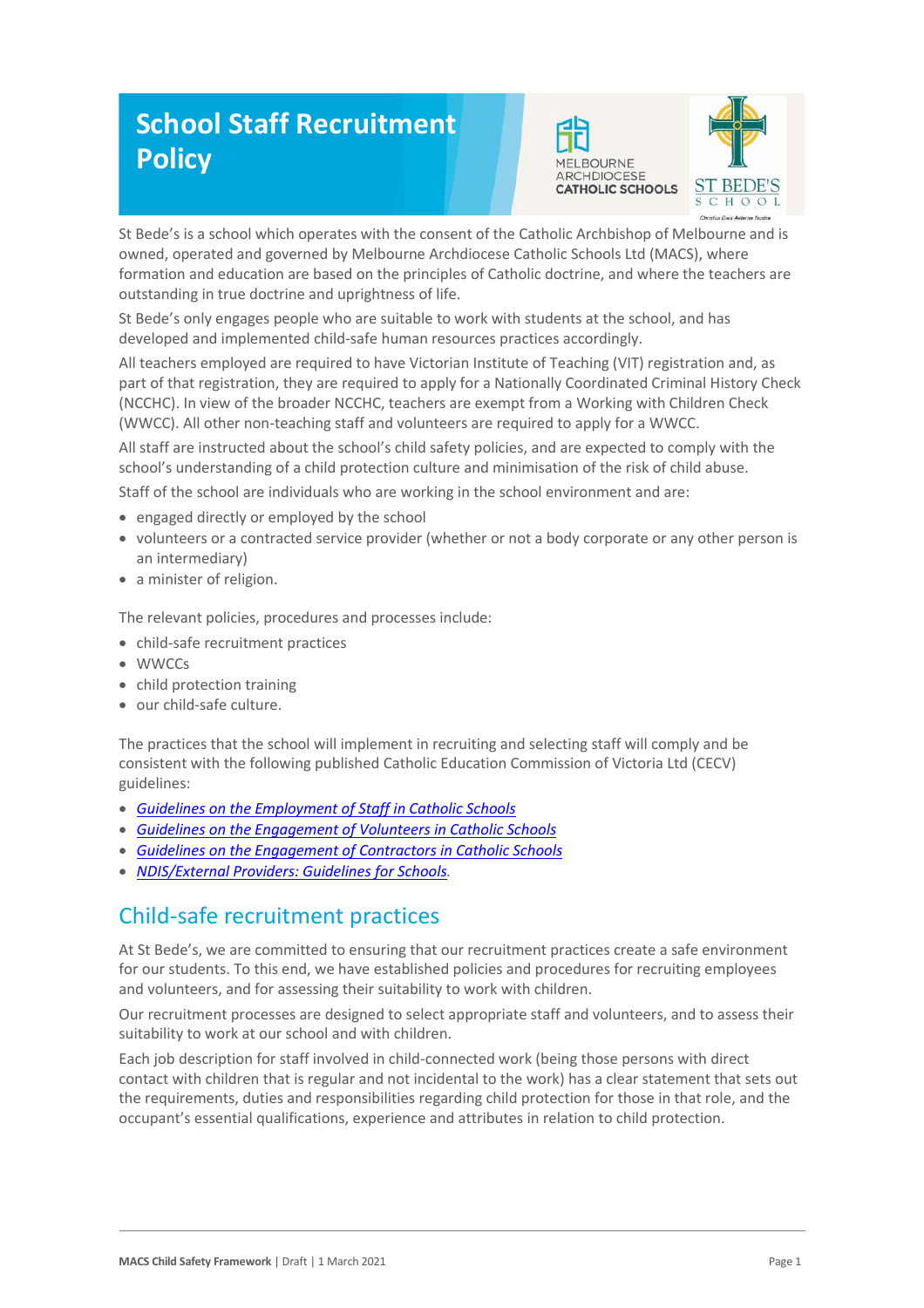All applicants for child-connected work at the school are informed about these requirements and the school's child protection practices, including the Child Safety Code of Conduct, prior to commencing work at the school.

Once employed, staff are also taken through an induction procedure that further reiterates the person's duties and responsibilities regarding child safety and child protection. All staff and volunteers are required to read and sign a Child Safety Code of Conduct prior to commencing their work with children.

### **New staff**

It is our policy that all applicants for school positions undergo prior screening. The school will make reasonable efforts to gather, verify and record the following information about a person who it proposes to engage to perform child-connected work:

- registration with the VIT and associated NCCHC
- WWCC for non-teaching staff
- personal identity verification and background checking
- verification of professional and other qualifications relevant to the job
- an examination of their history of child-connected work
- reference checking that addresses the person's suitability for the job and working with children.

#### **Volunteers**

All volunteers, including parent/carer volunteers, must undergo the following screening prior to their engagement by the school:

- personal identity verification and background checking
- verification of professional and other qualifications if relevant to their role
- an examination of their history of child-connected work
- reference checking that addresses the person's suitability for the job and working with children. For parent/carers volunteers, the school also requires a WWCC as best practice.

#### **Monitoring and assessing child-related work suitability**

All new staff members and volunteers are supervised regularly to ensure that their behavior towards children is appropriate and to monitor their compliance with the school's Child Protection Program.

Performance and development reviews known as Annual Review Meetings are regularly undertaken for all staff and include consideration of, understanding of and performance against the school's Child Safety Code of Conduct and the requirements of the Child Protection Program. For example, ensuring that a staff member has not breached any of the school's reporting procedures or the Child Safety Code of Conduct.

## Child-safe recruitment and other legislation

Our recruitment practices are subject to state and federal anti-discrimination legislation and the requirements of the *Privacy Act 1988* (Cth) when obtaining, using, disclosing and storing information from applicants and referees.

| Source of obligation | The Victorian Working with Children Act 2005 (the Act) aims to protect                                                                       |
|----------------------|----------------------------------------------------------------------------------------------------------------------------------------------|
|                      | children from harm by ensuring that people who work with, or care for,<br>them have their suitability to do so checked by a government body. |
|                      | The Act aims to prevent those who pose a risk to children from working or<br>volunteering with them.                                         |

#### **Working with Children Checks**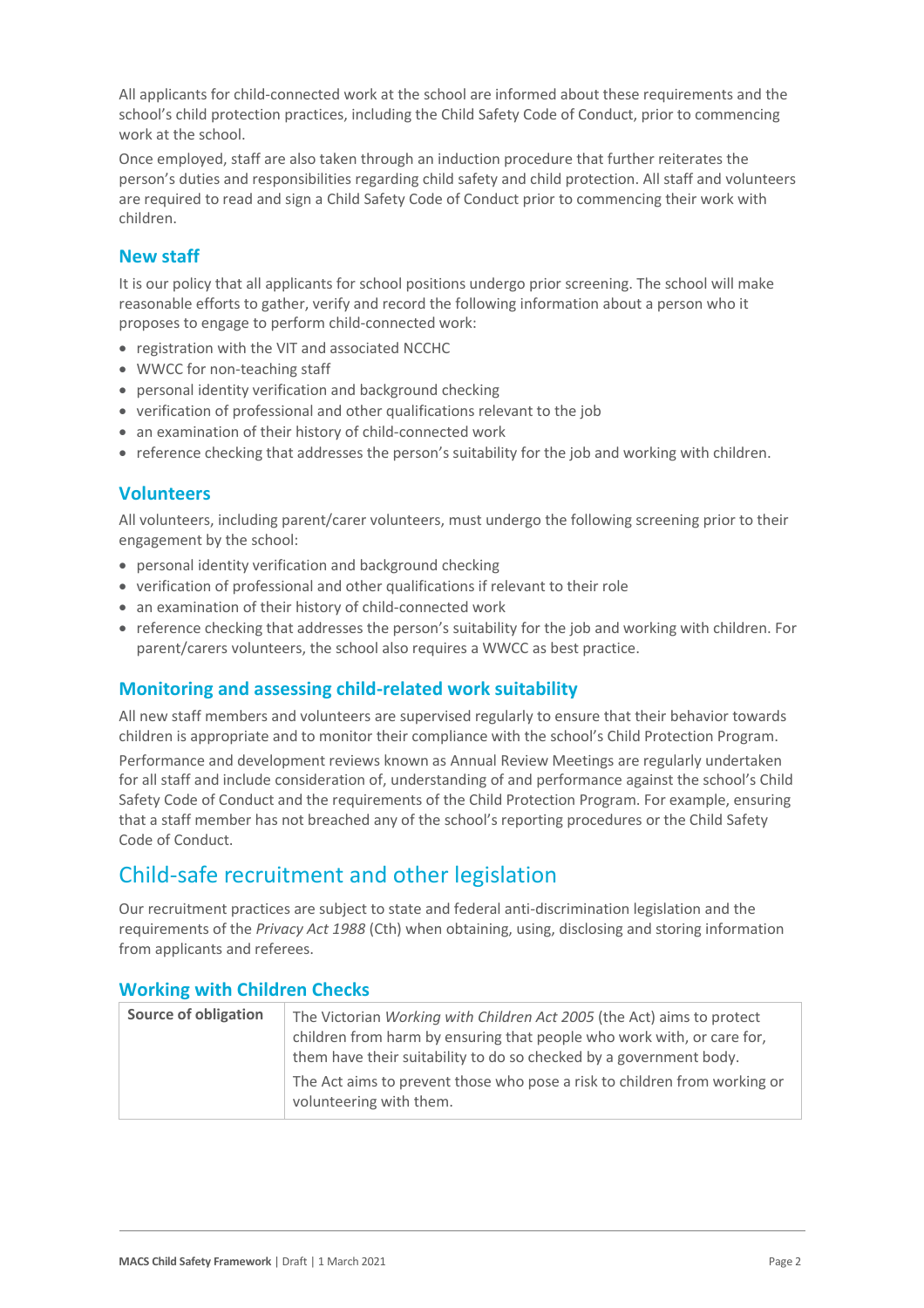| Who needs a WWCC?              | Subject to the exemptions referred to below, any worker who engages in<br>child-related work that involves direct contact with a child (being a person<br>under 18 years of age) needs a WWCC.<br>Section 3 of the Act defines 'direct contact' as any contact between a<br>person and a child that involves:<br>• physical contact<br>• face-to-face contact<br>• contact by post or other written communication<br>• contact by telephone or other oral communication<br>• contact by email or other electronic communication.<br>A WWCC will apply to any person who is engaged by St Bede's as an<br>employee, a Board member, a self-employed person, a volunteer, a third-<br>party contractor (who has or is likely to have direct contact with children), a<br>supervisor of child employees, part of practical training through an<br>educational or vocational course, unpaid community work under a court<br>order, a minister of religion or performing duties of a religious vocation, an<br>officer of a body corporate, a member of a committee of management of<br>an unincorporated body or a member of a partnership.                                                                                                                                                                                                                                                                                                                                                                                                                                                                                                                                                                                                                                                                                                                                                                                                                                                                                                                                                                                                       |
|--------------------------------|-----------------------------------------------------------------------------------------------------------------------------------------------------------------------------------------------------------------------------------------------------------------------------------------------------------------------------------------------------------------------------------------------------------------------------------------------------------------------------------------------------------------------------------------------------------------------------------------------------------------------------------------------------------------------------------------------------------------------------------------------------------------------------------------------------------------------------------------------------------------------------------------------------------------------------------------------------------------------------------------------------------------------------------------------------------------------------------------------------------------------------------------------------------------------------------------------------------------------------------------------------------------------------------------------------------------------------------------------------------------------------------------------------------------------------------------------------------------------------------------------------------------------------------------------------------------------------------------------------------------------------------------------------------------------------------------------------------------------------------------------------------------------------------------------------------------------------------------------------------------------------------------------------------------------------------------------------------------------------------------------------------------------------------------------------------------------------------------------------------------------------------------------|
| What is child-related<br>work? | Child-related work is defined in section 9 of the Act as voluntary or paid<br>work, in any of the occupational categories listed in the Act, that usually<br>involves direct contact with a child.<br>For the purposes of the Act, work will not be 'child-related work' by reason<br>only of occasional direct work with children that is incidental to the work.<br>Child-related work for ministers of religion<br>The Act defines child-related work for ministers of religion more broadly<br>than for other occupations. All ministers of religion are required to get a<br>WWCC unless the contact they have with children is only occasional and<br>always incidental to their work.<br>This would include for example having children in their congregation,<br>attendance at schools or school camps even when all their contact with<br>children is supervised. An example of when a minister of religion would not<br>require a WWCC is a minister conducting purely administrative roles within<br>a church's bureaucracy.<br>The following are considered to be child-related work:<br>• mentoring and counselling services for children<br>direct provision of child health services<br>$\bullet$<br>• clubs, associations, movements, societies or other bodies (including<br>bodies of a cultural, recreational or sporting nature)<br>• educational and care services, childcare centres, nanny services and<br>other child care<br>• coaching and tuition services for children<br>• any religious organisation where children form part of the congregation<br>• boarding houses or other residential services for children and overnight<br>camps for children<br>• transport services specifically for children, including school bus services<br>and taxi services for children with a disability and supervision of school<br>road crossings<br>• commercial photography services for children unless they are merely<br>incidental to or in support of other business activities<br>• commercial talent competitions for children unless they are merely<br>incidental to or in support of other business activities |